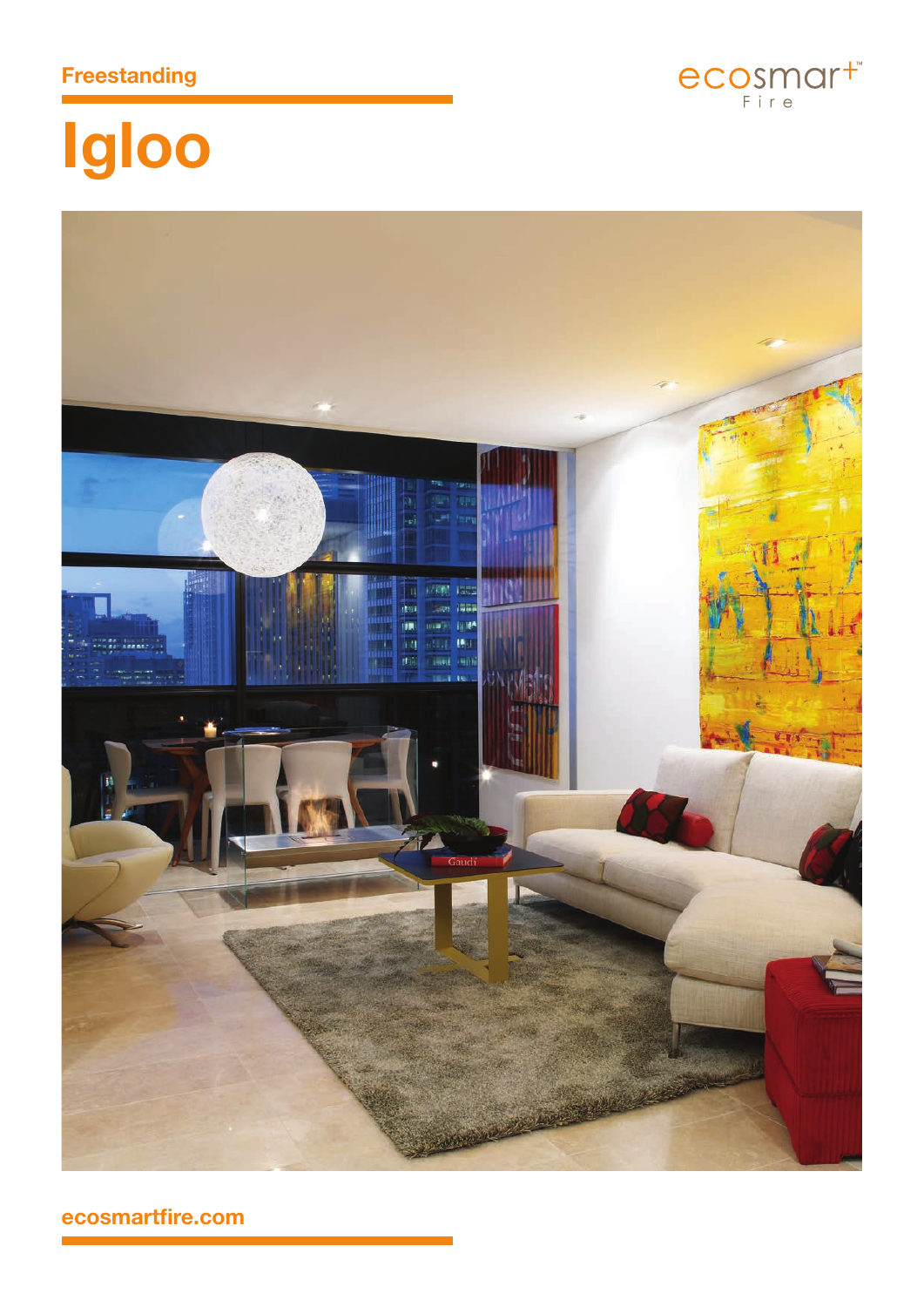

## **Igloo Design features**



### **1. Glass Surround**

Made with Toughened Glass.

#### **No Flue, No Chimney, No Electricity Connection**

Our freestanding fireplaces offer an easy and immediate, environmentally friendly solution to adding warmth and ambiance to any location.

### **Quick and Easy Installation**

With no installation or building works required, simply unpack, put into position, and off you go.

#### **2. Colours**

Burner Shelf and Burner come in Stainless Steel.

#### **Portable Fireplace**

Fully portable, you can move the fireplace between rooms and outdoor spaces, or store away when not needed.

#### **Environmentally-Friendly**

Bioethanol fireplaces use an environmentally-friendly, renewable energy source that burns clean and delivers warming heat. You and your guests will enjoy the ambiance and tranquility of a real fire, without the hassles of burning real wood - no more embers, ash, and soot to clean up.

#### **Global Compliance**

These models comply with existing standards in the USA, Europe, UK and Australia. UL Listed, EN 16647 BSI Certified ACCC Safety Mandate compliant.

*\*Decorative logs must NOT be placed directly over an open flame. They are designed to sit near heat but not over flames.*

**Included Accessories**



**Jerry Can with Safety Spout & e-NRG bottle adaptor**



**Lighting Rod & Lighter**

#### **Optional Accessories**



**Plamsa Fire Screen**



**Decorative Steel Logs\***

Disclaimer. All product specifications and data are subject to change without notice and believed to be correct at the time of publication. MAD Design Group (MDG), its affiliales, agents, and employees, and all persons act iraccuracies or incompletenes contained herein or any other disclosure relating to any noduct. MDG disclaims any and all liablity arising out of the use or application dany product described herein or dany information prov applications. Images are indicative only.